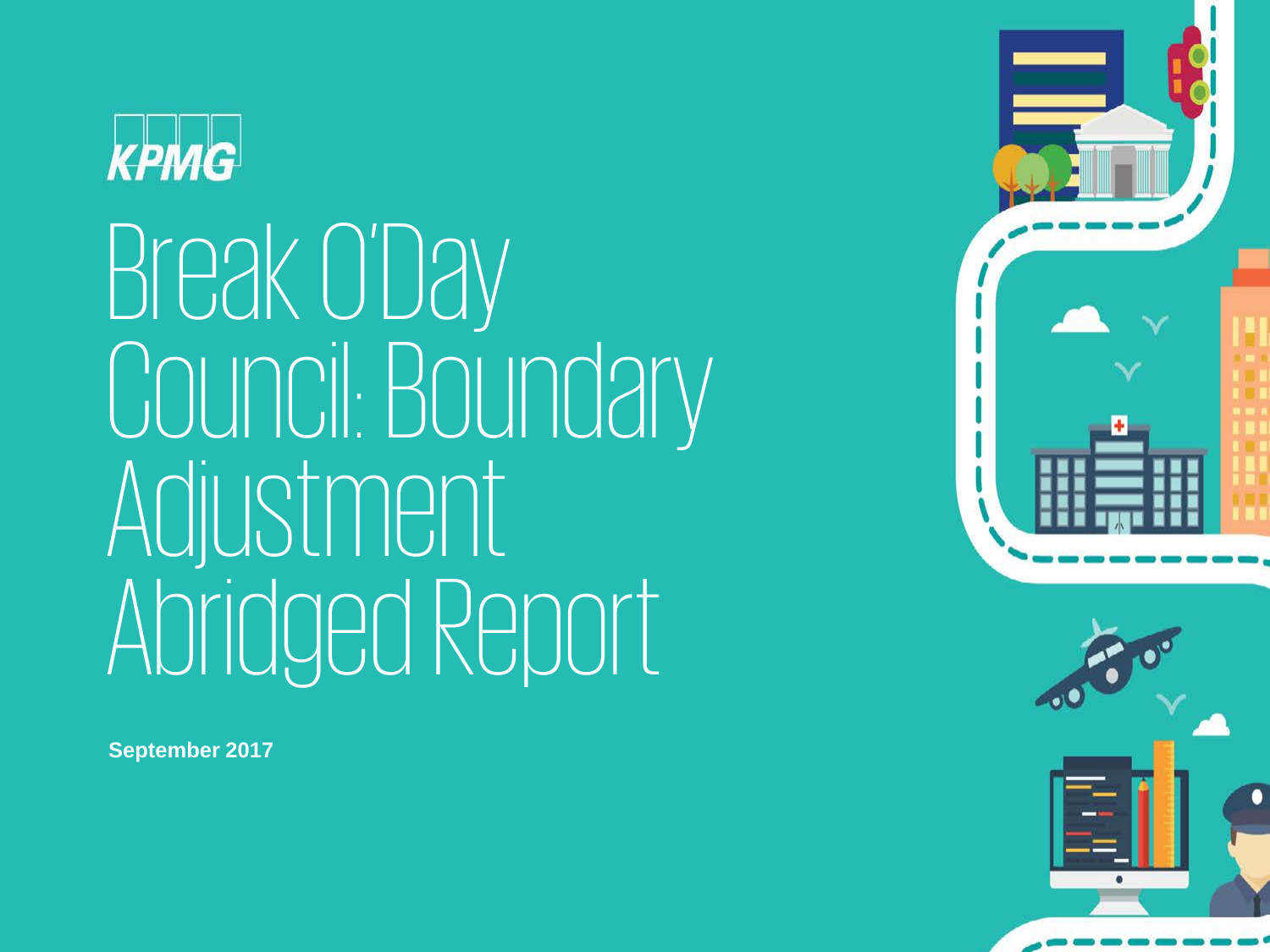

#### **Important Notice**

#### **Inherent Limitations**

This report is given subject to the written terms of KPMG's engagement. This report has been prepared as outlined in Scope Section. The services provided in connection with this engagement comprise an advisory engagement which is not subject to Australian Auditing Standards or Australian Standards on Review or Assurance Engagements, and consequently no opinions or conclusions intended to convey assurance have been expressed.

No warranty of completeness, accuracy or reliability is given in relation to the statements and representations made by, and the information and documentation provided by the Break O'Day Council and Glamorgan Spring Bay Council consulted as part of the process.

KPMG have indicated within this presentation the sources of the information provided. We have not sought to independently verify those sources unless otherwise noted within the presentation.

No reliance should be placed by the Councils on additional oral remarks provided during the presentation, unless these are confirmed in writing by KPMG. KPMG is under no obligation in any circumstance to update this presentation, in either oral or written form, for events occurring after the presentation has been issued in final form.

The findings in this presentation have been formed on the above basis.

#### **Third Party Reliance**

This presentation has been prepared at the request of Break O'Day Council and Glamorgan Spring Bay Council in accordance with the terms of KPMG's engagement letter/contract dated 12 October 2016. Other than our responsibility to the Councils neither KPMG nor any member or employee of KPMG undertakes responsibility arising in any way from reliance placed by a third party on this presentation. Any reliance placed is that party's sole responsibility.

This report is provided solely for the benefit of the parties identified in the engagement letter/contract and are not to be copied, quoted or referred to in whole or in part without KPMG's prior written consent. KPMG accepts no responsibility to anyone other than the parties identified in the engagement letter/contract for the information contained in this report.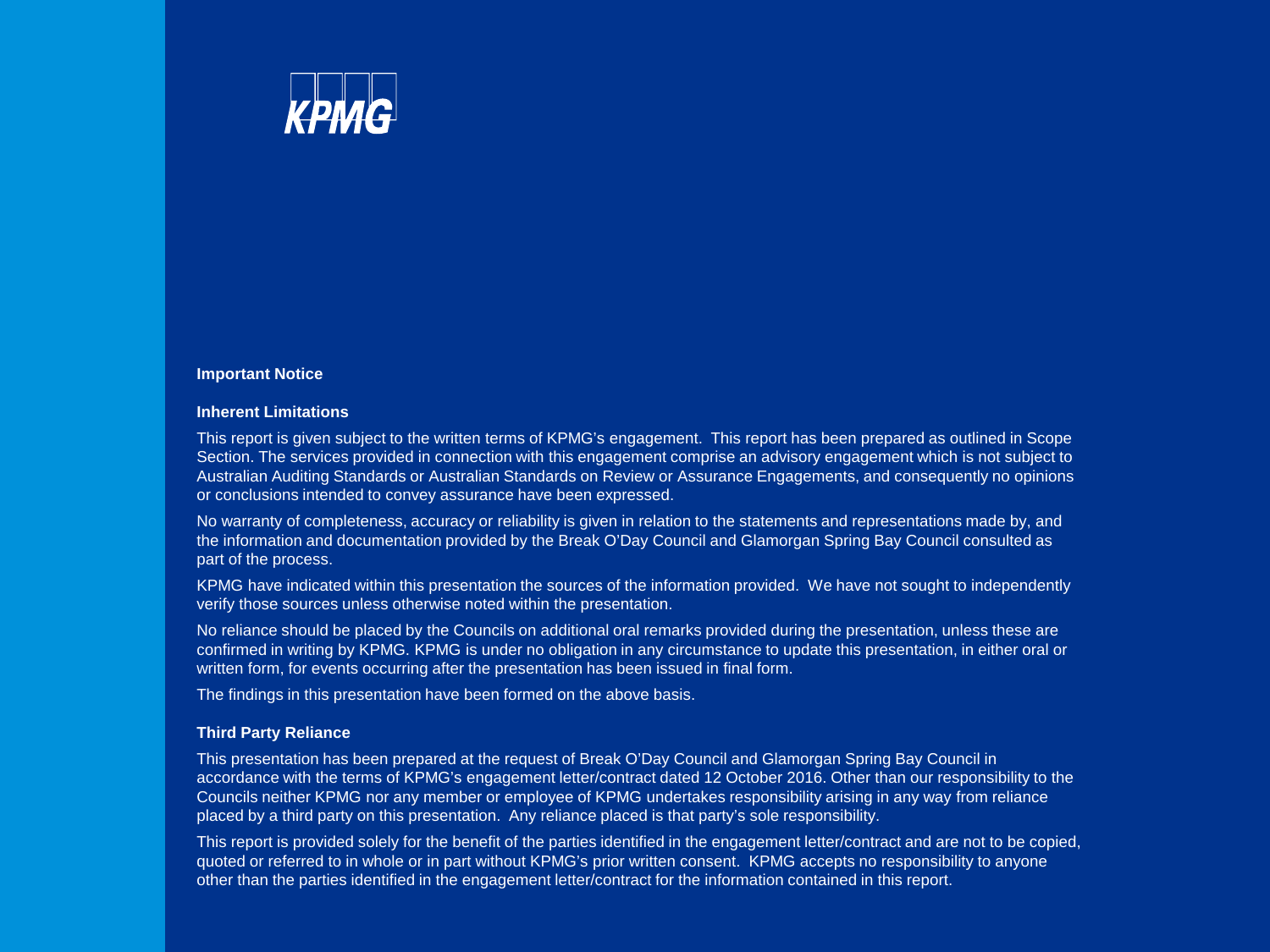### Why is a boundary change being considered? Councils are exploring opportunities to improve services while strengthening their financial sustainability…

**The State Government recently invited councils to consider voluntary amalgamation or resource sharing arrangements with neighbouring councils, as a means of improving their efficiency and effectiveness. Many councils all around the state have undertaken feasibility studies to find ways to improve services, maintain local representation and strengthen their financial position.**

**As part of this process, a boundary adjustment is being considered, to align with the concept of preserving 'communities of interest' along the East Coast. This stems from informal discussions between Break O'Day Council and Glamorgan Spring Bay Council and their communities in relation to a proposal to 'split' Glamorgan Spring Bay in the vicinity of Cherry Tree Hill. This would transfer the Bicheno/Coles Bay area to Break O'Day Council.**

**This same area is also important to the sustainability of Glamorgan Spring Bay Council. Therefore, the likelihood of this boundary adjustment going ahead depends largely on the decisions taken by the Glamorgan Spring Bay Council and its communities to amalgamate with the southeast councils.**

## Communities of Interest



In 2009, the Local Government Board considered a proposal for a voluntary amalgamation of the Break O'Day Council and the Glamorgan Spring Bay Council. That report found that people felt strongly connected with their townships, as opposed to municipal areas.

Preliminary discussions suggest that communities in and around Coles Bay and Bicheno feel more strongly aligned to the north of Tasmania than those communities to the south, such as Swansea, Orford and Triabunna, given the range of connections which exist through education, sporting and other services.

Cherry Tree Hill also presents a natural divide in water catchments and therefore is a logical split on a geographic basis, given the limited local government services and infrastructure responsibilities around this boundary.

**This would suggest that the major townships of Bicheno and Coles Bay can form part Break O'Day and not feel tied to Glamorgan Spring Bay through any perceived "community of interest".** 

Community Drivers The population of the Break O'Day municipal area has experienced little to near no growth in the last five years, and is forecast to remain fairly flat. However, the proportion of the population in the over 65 age bracket is projected to increase and the median age is projected to grow from 52 to 60 by 2037.

**The ageing of the population and low population growth across Tasmania as a whole presents a challenge to ensuring sustainability of councils into the future. This will have a financial and social impact on communities in the long run and is a key driver for local government reform.**



© 2017 KPMS, an Australian partneship and anember firm of the KPMG onework of independent member firms affiliated with KPMG International Cooperative ("KPMG International"), a Swiss entity. All rights reserved. The KPMG na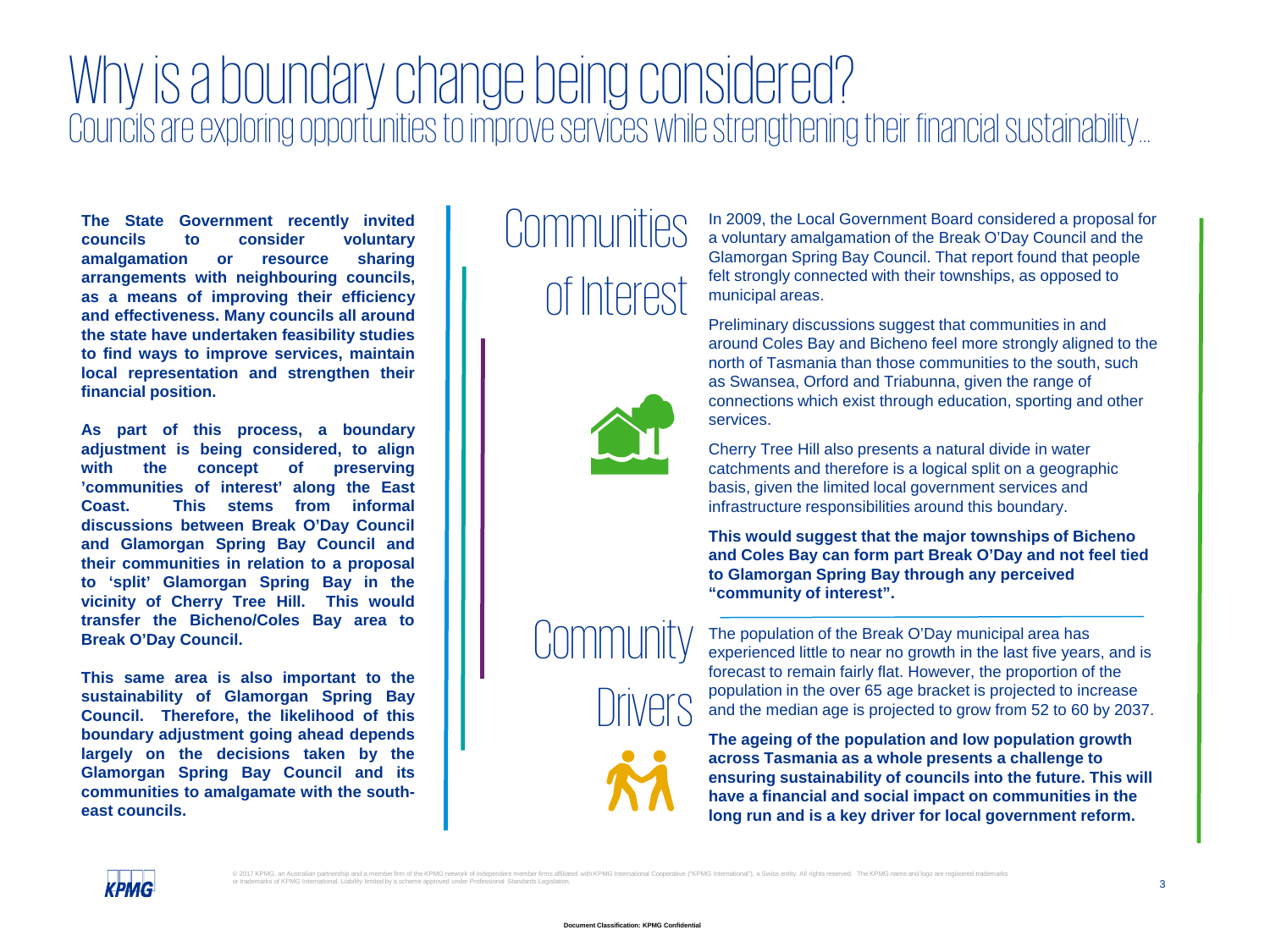### What does the change look like? The Council has developed a clear understanding of the revenue that could be earned in the region…

**Break O'Day Council has undertaken detailed analysis to understand the scale and scope of the region and the additional revenue that the Council could earn. The following key revenue assumptions for the area under consideration were used to assess the financial viability of the Council following the boundary adjustment.** 

|                                         |                   |                       | <b>Revenue</b>                                  | <b>Assumption</b>                                                                                                     |
|-----------------------------------------|-------------------|-----------------------|-------------------------------------------------|-----------------------------------------------------------------------------------------------------------------------|
| Population:                             | .344              |                       | <b>Rates</b>                                    | Additional rate income to Break O'Day is based on<br>the rate income currently levied by Glamorgan                    |
| Square Km:                              | 525               |                       |                                                 | Spring Bay Council on properties in the area.                                                                         |
|                                         |                   |                       | <b>User charges</b>                             | Additional user charges to Break O'Day includes<br>animal registrations, infringement notices, building               |
| <b>Rateable Properties:</b>             | 1,991             |                       |                                                 | and planning fees and development applications.                                                                       |
|                                         |                   |                       | <b>Grants</b>                                   | Additional grant income based on higher<br>population and infrastructure.                                             |
| Roads:                                  | $61 \text{ km}$   | <b>Break</b><br>O'Day |                                                 |                                                                                                                       |
|                                         |                   | Glamorgan             |                                                 | Additional dividends/ distributions to Break O'Day<br>have been assumed to reflect the additional assets              |
| Bridges:                                | $199 \text{ m}^2$ | Sprina Bav            | <b>Dividends/</b><br><b>distributions</b>       | acquired. This equates to 19% of the Glamorgan<br>Spring Bay TasWater distributions that transfers to<br>Break O'Day. |
|                                         |                   |                       |                                                 |                                                                                                                       |
| \$17.42 million<br><b>Total Assets:</b> |                   |                       | Additional other income to Break O'Day includes |                                                                                                                       |
|                                         |                   |                       | <b>Other income</b>                             | Natural Resource Management income, private<br>works and facilities leasing.                                          |

Over the 10 year financial projections, it has been assumed that ratepayers in this area will continue to pay rates on the same basis as they do today. Any change to bring ratepayers in this area onto the same rating arrangements as the remainder of Break O'Day will be a decision of the Council in the future. The Break O'Day Council may aim to transition these properties onto the Council's rating policy over time. A differential rating policy can be adopted for a period of transition.

**The study has assumed no changes to the rating policy in the region as a result of any boundary adjustment**



@ 2017 KPMG, an Australian partnership and a member firm of the KPMG network of independent member firms affil or trademarks of KPMG International. Liability limited by a scheme approved under Professional Standards Legislation.

4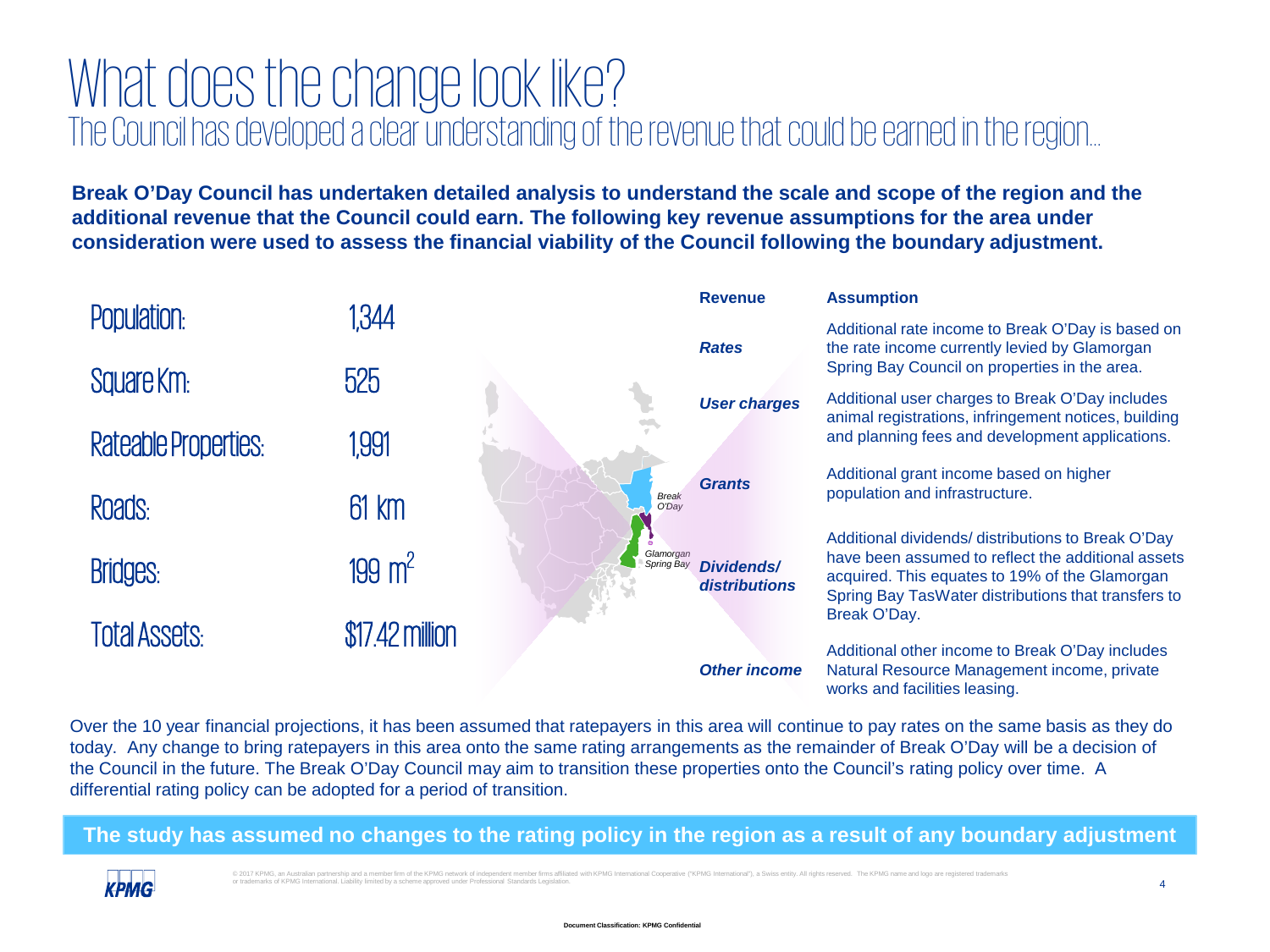### What does the change look like? The Council has developed a clear understanding of the infrastructure and services in the region…

**Break O'Day Council has assessed the service levels and expenditure requirements in the area from the groundup and considered the capacity of the Council to absorb 'back-office' support services. The following key service and expenditure assumptions were used to analyse the financial viability of the Council, following the boundary adjustment.**

| <b>Expenditure</b>                            | <b>Assumption</b>                                                                                       |
|-----------------------------------------------|---------------------------------------------------------------------------------------------------------|
| Governance                                    | No additional staff resources but an<br>additional expenditure allowance for<br>activities in the area. |
| <b>Corporate/Technical</b><br><b>Services</b> | 1 additional FTE (including 0.4 FTE to<br>cover reception (based in Bicheno).                           |
| <b>Community services</b>                     | No additional staff resources but an<br>additional expenditure allowance for<br>activities in the area. |
| <b>Works</b>                                  | 4 crew members on-ground to<br>undertake maintenance functions in<br>the region (based in Bicheno).     |
| <b>Development Services</b>                   | 1 additional FTE, plus an expenditure<br>allowance for activities in the area.                          |
| <b>Customer service</b>                       | New shop front in Bicheno, mostly<br>likely co-located with the Visitor<br>Information centre.          |

**KPMG** 

| <b>Additional Operating Revenue</b>               | \$3.16 million |
|---------------------------------------------------|----------------|
| <b>Additional Net Operating Expenditure</b>       |                |
| Governance                                        | \$197.819      |
| <b>Corporate Services</b>                         | \$165,020      |
| <b>Community Services</b>                         | \$51,254       |
| <b>Visitor Centre</b>                             | \$151,450      |
| <b>Medical Centre</b>                             | \$105,928      |
| <b>Works</b>                                      | \$1,452,320    |
| <b>Development Services</b>                       | \$138.348      |
| New Shopfront operating costs                     | \$25,000       |
| <b>Total additional net operating expenditure</b> | \$2.29 million |

| <b>Assets &amp; Capital Expenditure</b>  |                 |
|------------------------------------------|-----------------|
| Assets-Roads, bridges, plant & equipment | \$17.42 million |
| <b>Annual Depreciation of Assets</b>     | \$389,381       |
| <b>New Shopfront</b>                     | \$10,000        |

The projections assume Break O'Day will invest in infrastructure maintenance in this area in line with its depreciation, so there should be no deterioration in assets – roads, bridges, parks, reserves etc. A new shop front will be established in Bicheno and a works crew, comprising four employees will be retained in the area. All additional activity in relation to community services, development/ regulatory services and corporate/ governance services will be absorbed by existing Break O'Day Council staff, with some allowance made for additional costs as required.

*Glamorgan Spring Bay*

*Break O'Day*

### **The study has assumed no changes to service levels as a result of any boundary adjustment**

© 2017 KPMS, an Australian partneship and anember firm of the KPMG onework of independent member firms affiliated with KPMG International Cooperative ("KPMG International"), a Swiss entity. All rights reserved. The KPMG na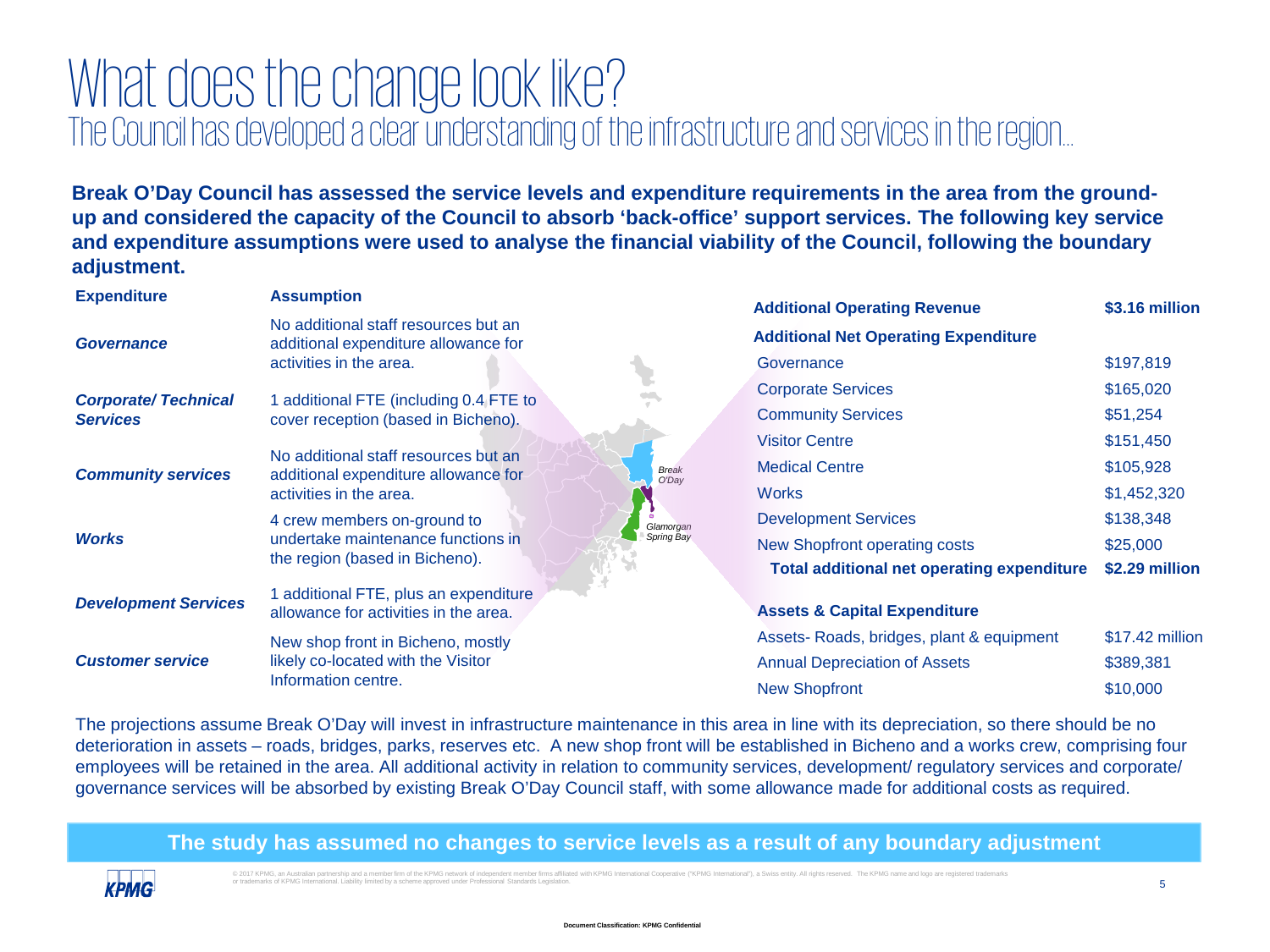### What would the Council look like? The projections indicate that the Council and its community stand to benefit from this change…

**The financial projections indicate that this proposal would benefit Break O'Day Council and the Bicheno/Coles Bay area. However, any boundary adjustment will depend on decisions taken by Glamorgan Spring Bay Council in respect to options to amalgamate with the south-east councils.**

**The modelling results indicate that the additional area would generate sufficient income for Break O'Day Council to maintain current service levels in the area, and would generate additional surpluses and cash for the Council each year into the future, which could be reinvested into the community at large to improve assets and services.**

The results of the financial modelling indicate that Break O'Day's financial position is improved by the boundary adjustment. The impact of the change from a financial perspective would be:

- additional operating revenue of approximately **\$3.2 million per year**, additional operating expenditure of **\$2.3 million per year,** and additional capital works around **\$390,000** per year.
- a potential improvement in the operating result (underlying surplus) in year 1 of approximately **\$0.9 million,** which will grow on average over the next 10 years. This represents an improvement in net cash flows generated by the Council, at a steady state of approximately **\$0.5 million per year**.



25% additional revenue 17% additional expenses \$0.9 million additional surplus in Year 1 \$0.5 million additional cash flows 12% additional **infrastructure** 

### **The additional surpluses generated would be reinvested into the community to improve assets and services**

**KPMG** 

© 2017 KPMS, an Australian partneship and anember firm of the KPMG onework of independent member firms affiliated with KPMG International Cooperative ("KPMG International"), a Swiss entity. All rights reserved. The KPMG na